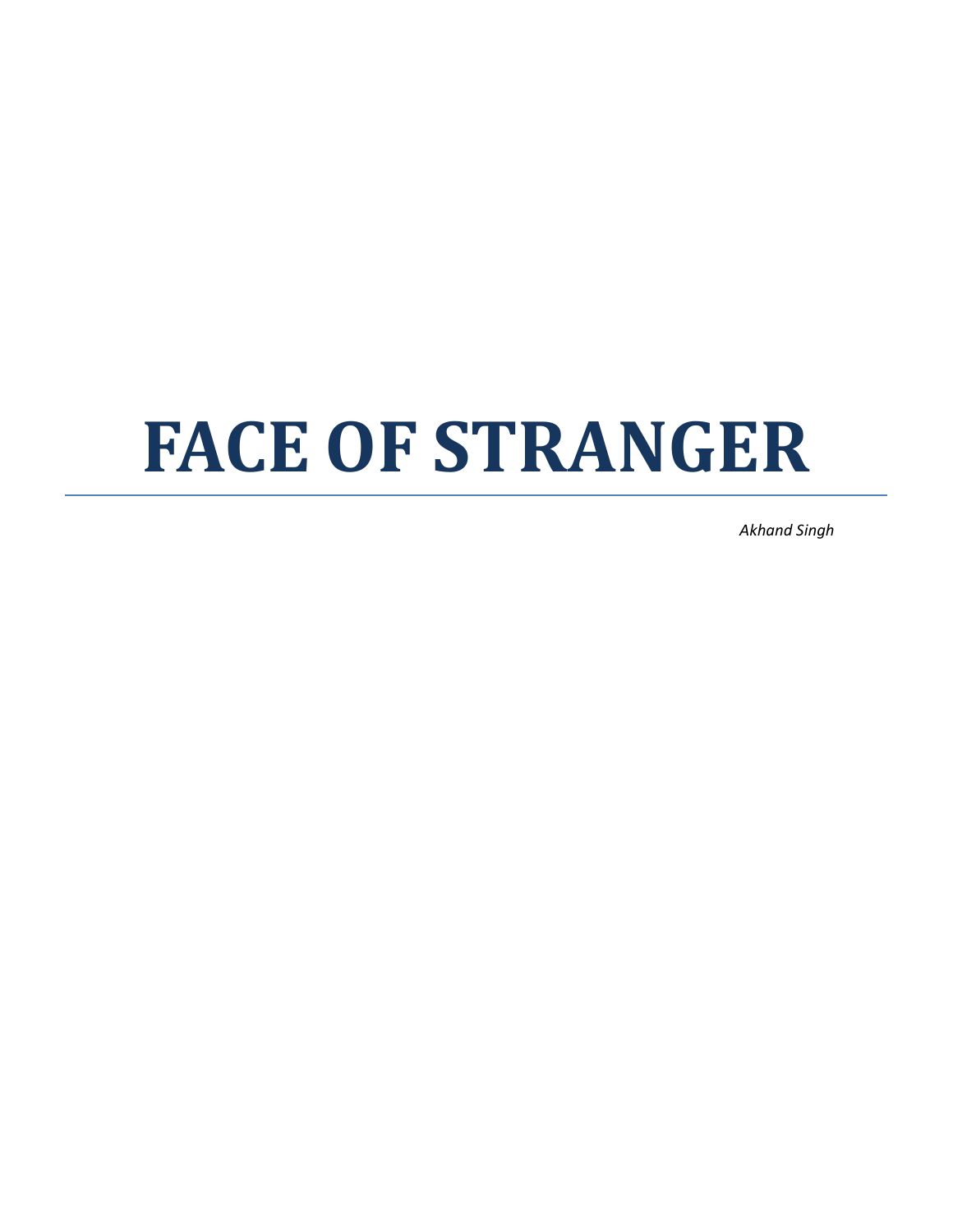# Author's Corner

#### **About Me:**

I am an engineer craving to be to a writer and an artist trying to get his work on your mind.

Born in a middle class family where you don't have much money but plenty of emotions, I grabbed the pen when I was quiet young. Diaries and notebooks were my partners and since then the words begin to flow as soon as I get my hands on something to write, be it the old school way of pen and paper or the new age way of PDF's, MS word or Google docs.

Writing is more than a hobby for me, I write most of the times and even when I am doing other things I will keep thinking about "what next to write".

#### **Contact Information:**

#### Author: Akhand Singh

Email: [Akhand.warrior@gmail.com](mailto:Akhand.warrior@gmail.com)

Blog: [http://akhandsingh.com](http://akhandsingh.com/)

#### **Message:**

"You have only life, grab the pen and write about it. Write about everything you dream and everything you see. Someday your story would be heard and read louder than you would ever imagine. May be it will give hope to someone, may be it will scare someone and may be it will spread love."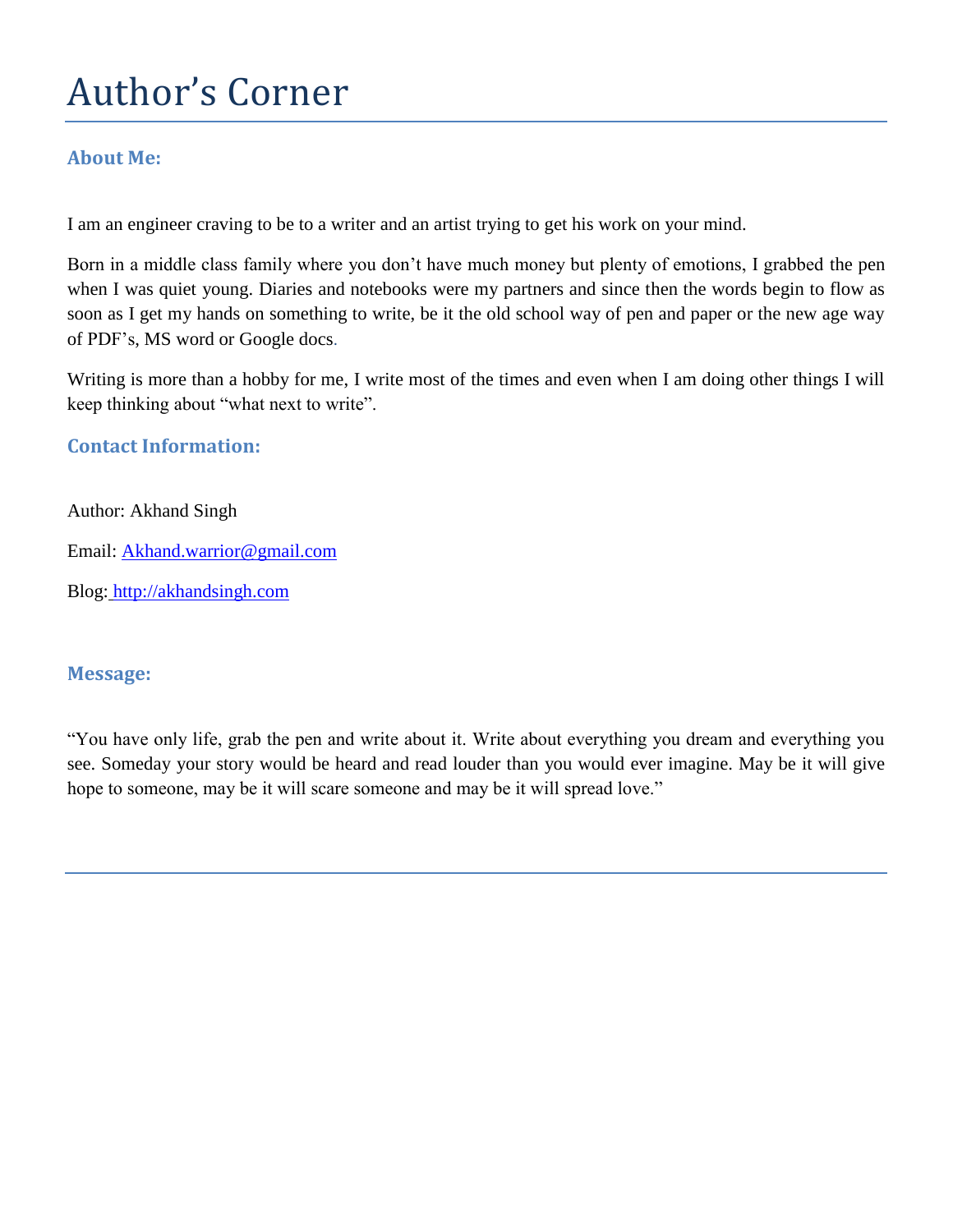# CH1: The Face

I met her while I was flying from berlin to London, the stranger with a face. She saw me the very moment I boarded the plane and walked down the aisle towards my seat. I sat next to her; no matter how hard I tried, I could not resist noticing the pretty face.

I smiled and said hello to her

"Hello" she replied with a smile as well.

My eyes were stuck on her; every adjustment she was making to sit comfortably on the seat was obviously seeking my attention.

"Do you need my pillow?" I asked her noticing that she was trying to find something to support her back.

She nodded yes and said, "thanks, you are so sweet"

My eyes were sparking, cheeks were red and I could not hide the blush on my face. She was definitely holding a strong eye on me.

Later with the snack, I asked for a wine for myself and then I looked at her, how could I miss a chance? I thought, so I asked, "Would you like to have some wine?"

She smiled and nodded "yes"

We drank and drank until I started feeling little high and when I guessed she was high too, "I am sleepy," I said. She looked at me "seriously, you get a girl drunk just to sleep?" she laughed

"Well I mm" I didn't knew what to say, I never had any intention to get her or myself drunk, I was just enjoying the opportunity given to me.

She slipped her hands on mine, then the head on my shoulder, the warmth of her breath aroused me, and I felt so touched after so long. In few moments, sleep acquired my dreams.

With the voice of airhostess, I woke up. "We are about to land sir" she said. I tried to open my eyes but the hangover was definitely kicking me now, eyes were heavy just as the head.

"Can I have a bottle of water?" I asked her. "Sure, I will be right back" she said and left.

I looked around and then beside me, she was still sleeping with her eyes cover hanging down to the neck. "Is that mine?" I thought. I checked my neck and there it was same color, same texture, same brand and hanging in the same manner.

"Wake up" I said pushing her hand gently. She wakes up; with the big eyes, she looks at me. Her smile carves my heart with enthusiasm and makes me feel the lost love, experience the lost happiness and breath.

Later she holds my hand tight, nervousness and fear on the same time I guess when the plane lands. May be it could have been the fear of separation, I didn't care about what exactly it was but the feeling of holding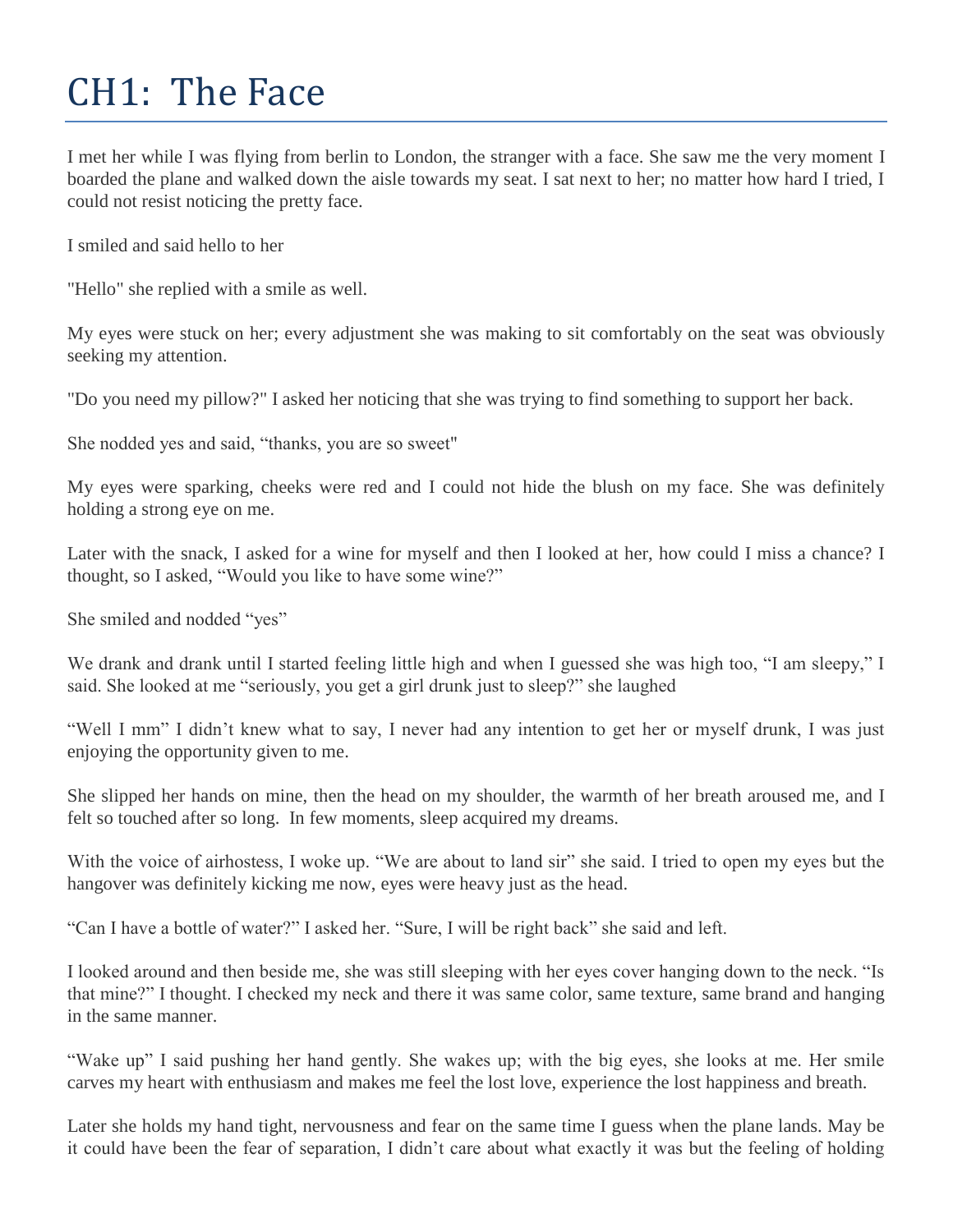hands was making me happy. After the plane landed, we walked to the terminal together; I helped her carry her luggage. "I have to use the restroom," I said.

"Ok, I'll wait here" she smiled.

I went in and walked to the fountain, took some water on my hand and splashed it to my face. Just when I raised my head, I saw her standing beside me. "What are you doing in a men's toilet?" I busted

She kept quiet.

"What are you doing here? "I asked again.

She kept quiet.

"Whom you talking to?" the Janitor asked.

"What you mean," I turned towards him and said "I am talking to her" I turned back and found nobody. I stood there shocked and then ran outside, I could not find her, and she was not there.

Janitor confused and worried about me came running outside after me "Are you ok sir?"

"Did you see her leaving?" I turned around and busted.

"You were talking to nobody sir, I didn't see any lady," he said.

Confused, worried and shocked, I walk towards the exit, thinking if I really was imagining everything and imagining her.

To be continued …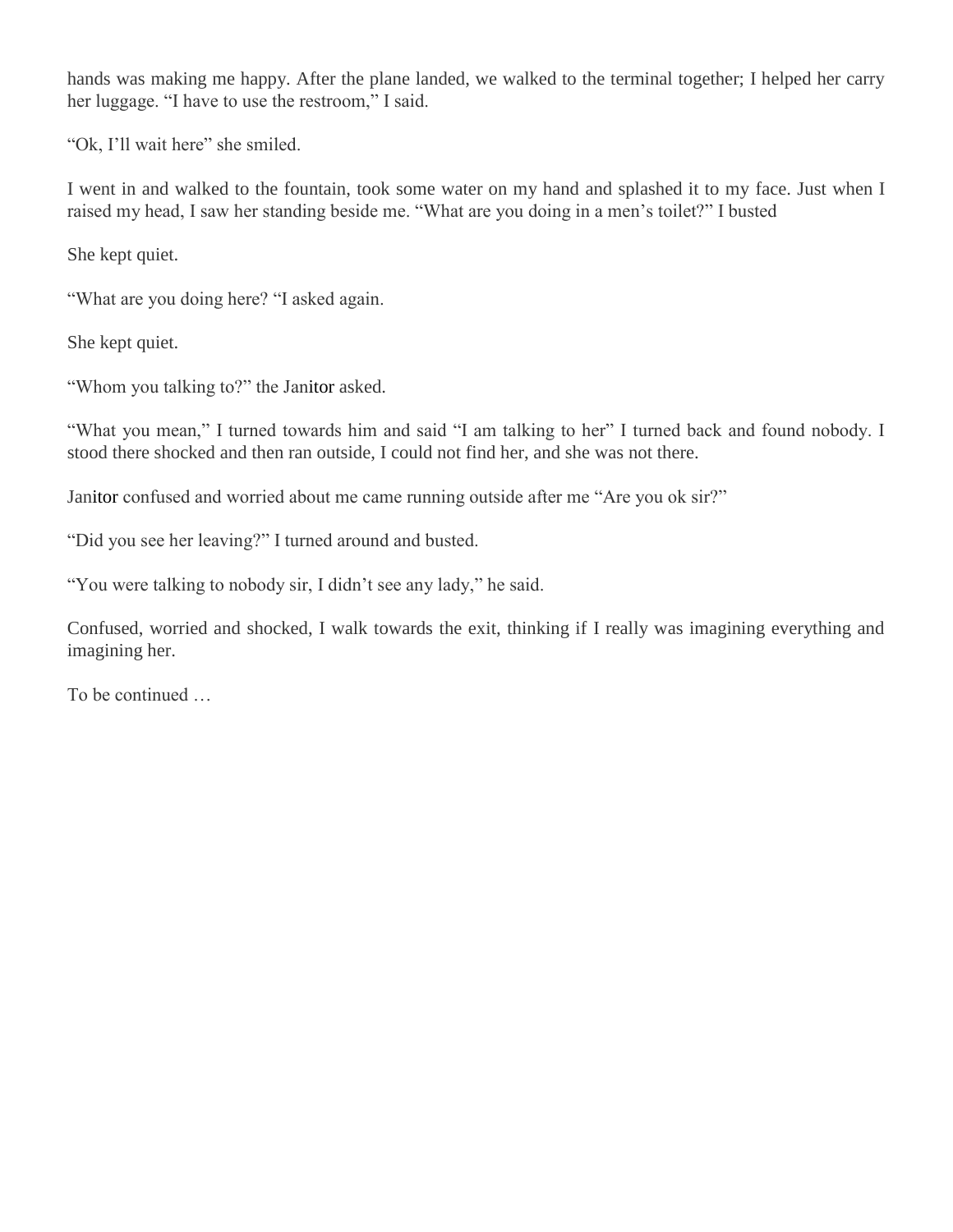## Ch2: Old Soul Heart

I searched her throughout the terminal but there was no sign, as if she ever existed. Running through the crowd, I was so afraid and kept thinking of what could have happened to her until I bumped to an old woman trying to carry her luggage and we fell on the ground.

"Sorry, I am so sorry ma'am" I said

"Are you blind or what?" she yelled

"I am really sorry Ma'am, I just didn't see you coming," I say.

She stares at me "what a fool this guy is "she thinks and then she smiles and says it's alright.

I quickly help her pick up her luggage and place it in order on the trolley hiding the guilt that I just pushed an old woman. Her expressions changes for good, I guessed she realized that I was not just some ass hole in the end. She might have seen the civilized men sitting behind my eyes.

"I am going to the exit; I can assist you if you are also going that direction" I said.

"Oh! That would be so nice of you" she replies. There grabs me something about her eyes, the lucent eyes were like talking to me, like I knew them, I have seen them somewhere before.

While walking towards the exit, my mind kept looking for the girl I met on the airplane. The tension on the eyebrow accompanied with the unstable eyes was so much obvious to the old woman that she could not resist asking, "What happened? Is there a problem?"

At first I thought, I can just ignore her question and do not answer it for the very fact that I did not know her and why would she be interested in my personal life. Then the inner self shouted aloud and I sang like a child. "I am trying to find the girl I met on the airplane," I said.

"Where is she?" the old woman asked.

"What a stupid question? That's why I don't communicate with old people," I thought

Later I replied, "She was with me until we came out from the gate and then I went to the restroom and she disappeared", for obvious reasons I didn't tell her what the janitor said, preventing any chances of her to think that I am crazy, not that I didn't think that she was already sure of me being crazy.

"She disappeared? What do you mean?" she asked again.

"Seriously, who asks such stupid questions?" I screamed inside my head.

Later she asked again "What did you mean when you said she disappeared?", something about the old woman was assuring me that I can tell her what happened and she would believe it. So I finally told her what happened, I described the girl I met on the airplane, I told her how attractive she was and how I felt so much of similarity between her and me. I skipped about the wine and about getting drunk just to be sure that she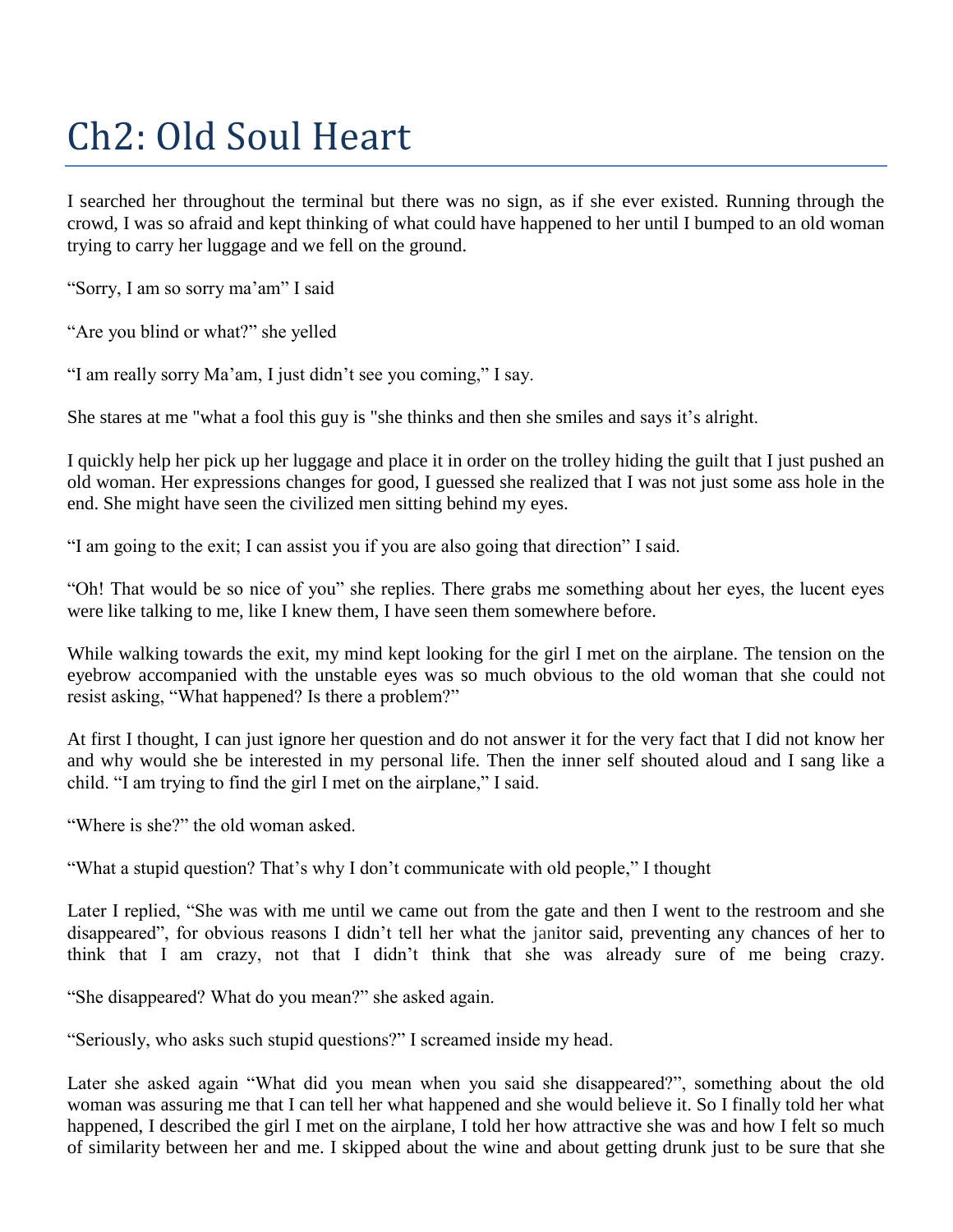does not think I was high or something. After a long walk towards the exit, she still did not say anything about this girl or she did not even say anything to me at all. Like the story did not have any effect on her, she seemed so calm.

"Why do you think?" she paused. "Why do you think that you two have similarities?" later she asked.

"I don't know, but there is something about her, like the eyes were same color as mine, lips were same structured as mine, she had the same eye cover as I had, she almost talked like I would talk to myself" I tried to explain but then I paused realizing the very fact that the eyes of the old woman I was talking to were the same color as mine, she also had the same lips structure. For a moment I felt like losing my tongue, I could not feel it at all. "How could this be happening? Am I dreaming?" I thought

Later realizing that it was all real, I looked at the old woman and noticed that she had all the looks of that girl I met on the airplane. I was freaking out, as I was talking to myself. I looked at her while she was staring at me like I was some crazy and so I kept quiet and started walking.

We walked for another two minutes, "wait" she screams.

"What happened? Are you ok?" I asked her when suddenly she stopped, her face was all red and the eyes were white as if she had a heart attack. I hurried to hold her in my arms and slowly helped her sit on the ground.

"Water" she whispers

"Hold on, just wait here" I ran towards the fountain nearby to grab some water.

While running to get water I bumped into a man, "sorry sir, can you take care of the old woman sitting on the ground there?" I pointed.

He turns back "what woman?" he asked.

"The old woman who is sitting on the ground" I say and turn back.

"Where is she?" I shout

"There is nobody there buddy," the man says.

"What is happening to me? I just saw her, she was right there sitting on the ground" I said.

"There is nobody there sir, are you ok?" he asked.

He asks around and everybody denies of seeing an old woman sitting on the ground. The voices of denial suggested me that I am going mad. I quietly start walking.

"Are you ok bro?" the man asks again, I simply ignore him and keep walking to the exit.

To be continued…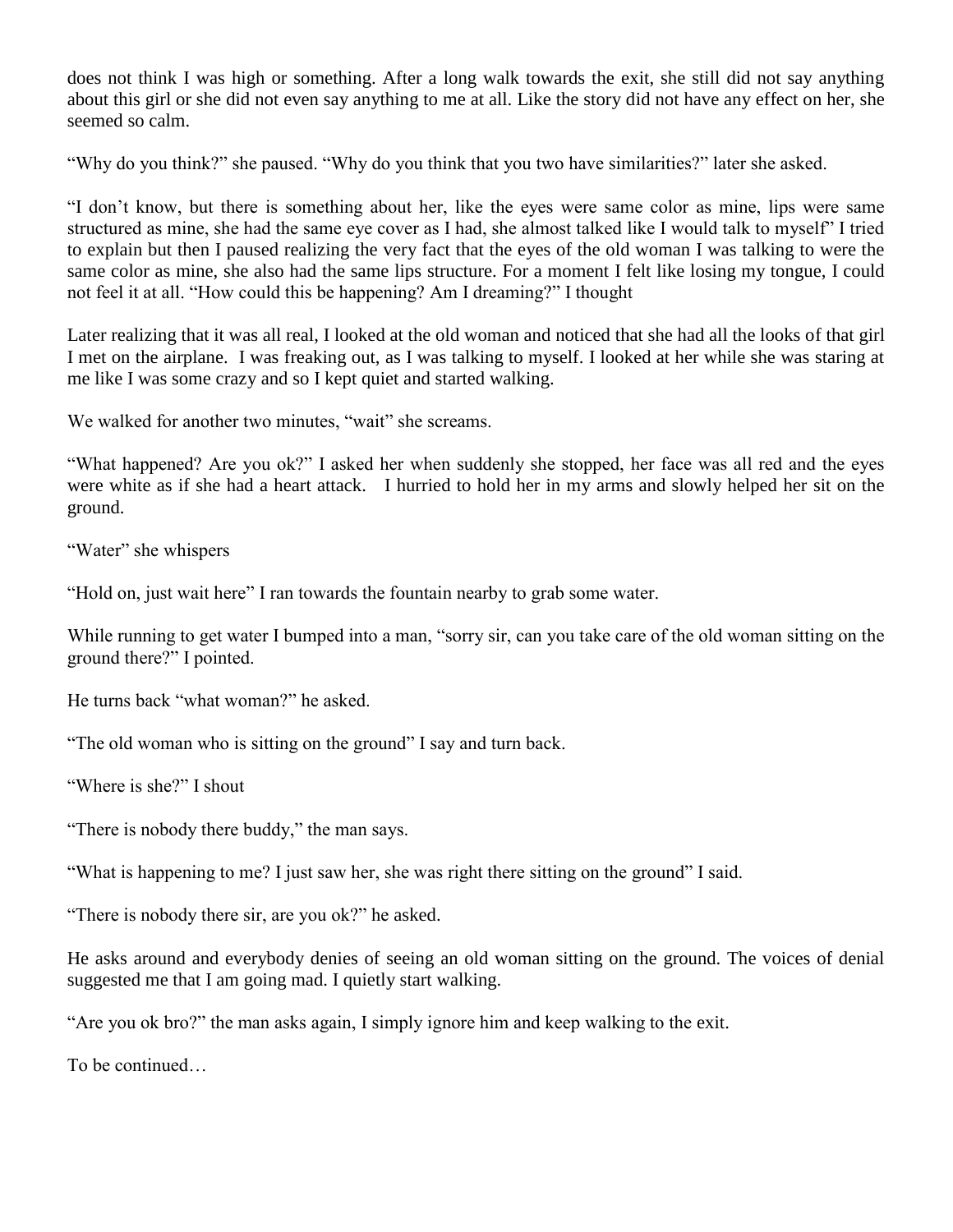### CH3 – The Little One

Something horrible was going on with me, as it was a bad dream.

I kept walking to the exit and as soon as I crossed the gate, I looked around for a cab. After I noticed a cab driving towards me, I waived my hand. [The cab](http://www.thecabrock.com/) stopped and as the [driver](http://en.wikipedia.org/wiki/Taxi_Driver_%28song%29) helped me by taking my [luggage](http://en.wikipedia.org/wiki/Baggage) and putting them on the trunk, I jumped in the cab.

"Take me to the [Marriott](http://www.marriott.com/) please," I [asked](http://en.wikipedia.org/wiki/Question) the driver.

"Yes sir" he says and drives.

I stare outside the window, cars everywhere, people walking with peace. There is something about **[London](http://maps.google.com/maps?ll=51.5072222222,-0.1275&spn=0.1,0.1&q=51.5072222222,-0.1275%20(London)&t=h)** that always attracted I, the huge, old buildings always held a kind of gravity on my eyes. Nevertheless, even with all the beauty and serenity around, my head still hurts because of the terrifying experience I just had. I met two women, both disappeared suddenly, and nobody else saw them except me.

"Sir, Can you see that lady there?" I asked the driver.

"Yes, she is pretty; do you want me to pullover?" He smiles.

"No, just take me to the [Marriott](http://en.wikipedia.org/wiki/Marriott_International) please?" I request being happy that I am not going crazy, driver could see the same I could.

"Sir, could you see the boy standing there?" I asked again just to confirm.

"Yes sir, I can see the boy," he says.

"Are you ok sir?" he asks, probably noticed the tension, restlessness and [tiredness](http://en.wikipedia.org/wiki/Fatigue_%28medical%29) on my face.

"Yes I am fine" I replied.

We drove for around twenty minutes; sleep caught my eyes for a minute or so when tiredness took over my body.

"Wake up sir, we are at the Marriott" driver says.

I open my red eyes and got out of the cab, body felt so heavy that I almost faint.

"Are you alright sir?" driver asks again, with a nod he just brings out the entire luggage and walks with me to the reception.

"Welcome to Marriott Sir" the [receptionist,](http://en.wikipedia.org/wiki/Receptionist) says.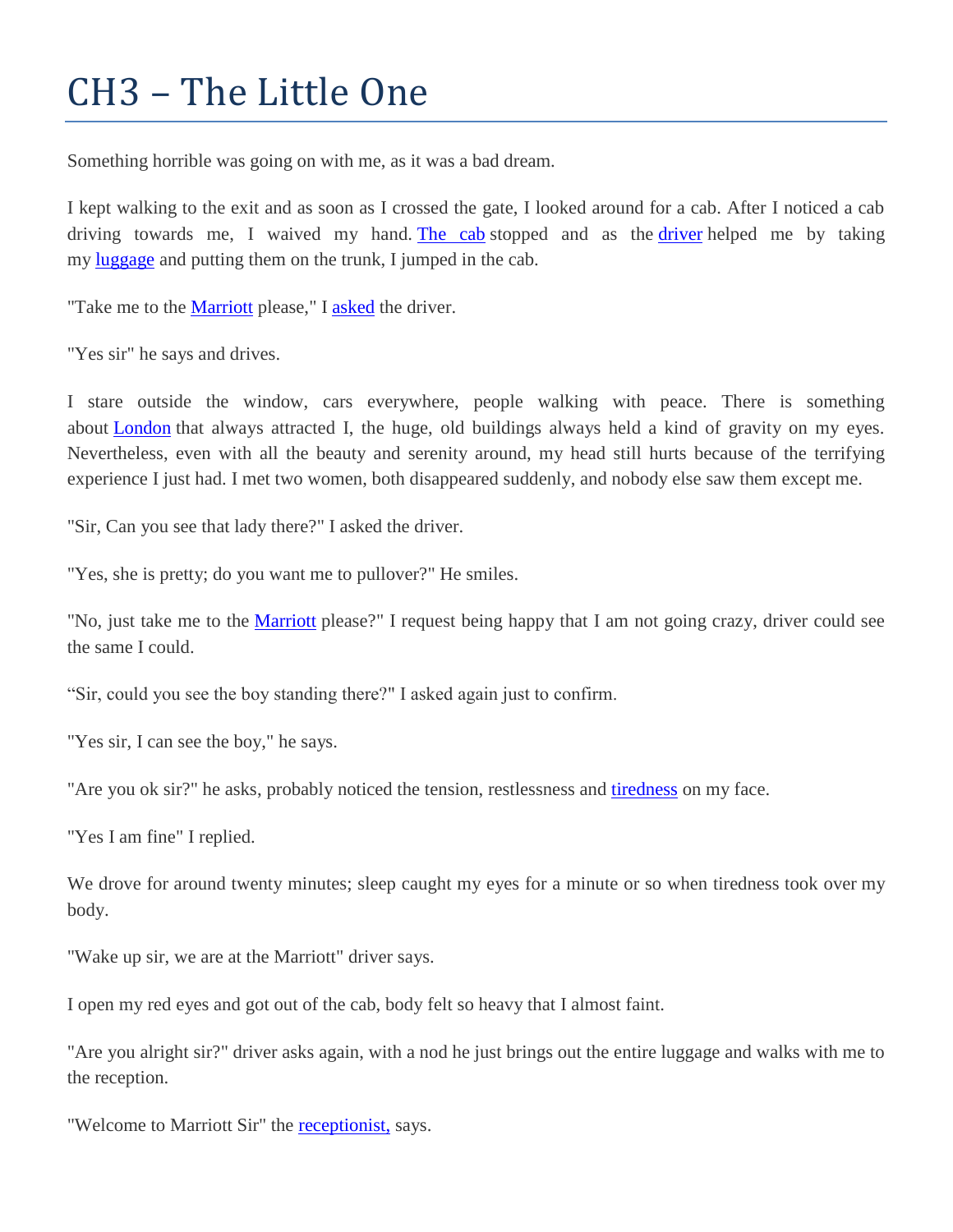"How are you doing?" I ask.

"Good and you?" He says.

"I already have a reservation" I reply.

"Let me check? May I have your photo id please?" he says.

I hand over my [passport](http://en.wikipedia.org/wiki/Passport) to him and meanwhile I pay to the [taxi driver](http://www.rottentomatoes.com/m/taxi_driver) and give a good tip considering he helped me this much and then turn back to the receptionist.

"Thank you sir" driver exclaims with joy standing at the door and waives his hand to me. I reply with another waive, something about his happiness just made me happy.

"Here is your passport sir" receptionist interrupted and handed my passport to me.

"You are staying on the room 1310 as you asked, it faces [River Thames,"](http://maps.google.com/maps?ll=51.4989,0.6087&spn=0.1,0.1&q=51.4989,0.6087%20(River%20Thames)&t=h) he says.

"Your luggage would be sent to your room, have a great stay," he says again.

I hop on the lift to go to the 13 Th floor, the attendant shows me my room and help me carry my bag-pack. He opens the door and checks everything just to confirm if I was happy with the room. Later he leaves after showing me how I can reach for reception if I need anything.

I remove my shoes and shirt and then simply jump in the bed, the warmth of the comforter aids in the sleep and within moments I go into depth of sleep wonderland.

With the noise of **[glass](http://en.wikipedia.org/wiki/Glass)** breaking, I wake up, look around but I find nothing, not even a single piece of broken glass. I get out of the bed and walk to the porch, the river seems so soothing, I slept throughout the day and now sun was about to set. Streets lights glimmering and warming the streets looked so beautiful; it enthralled me. I stood there for a while and then came inside when I felt little cold.

"Hello I am speaking from room 1310, I need a [Johnny](http://en.wikipedia.org/wiki/Johnie) Walker green label on my room please" I call the reception.

Fifteen minutes later, the attendant knocks to my door with the bottle, a glass and an icebox filled up with ice, in addition, he leaves. I open the bottle and pour the whisky on the glass, take a sip and keep it back on the table. Later I pick it up and walk towards the glass door on the porch, slide on the chair kept next to it and lift my legs up and throw them on the table. The thought of the girl I met on the plane and the women I bumped at the airport just makes me stressed. There was something about both of them, constantly reminding me of myself. I was not able to run away from those eyes, their concerns and care. They held me through my heart.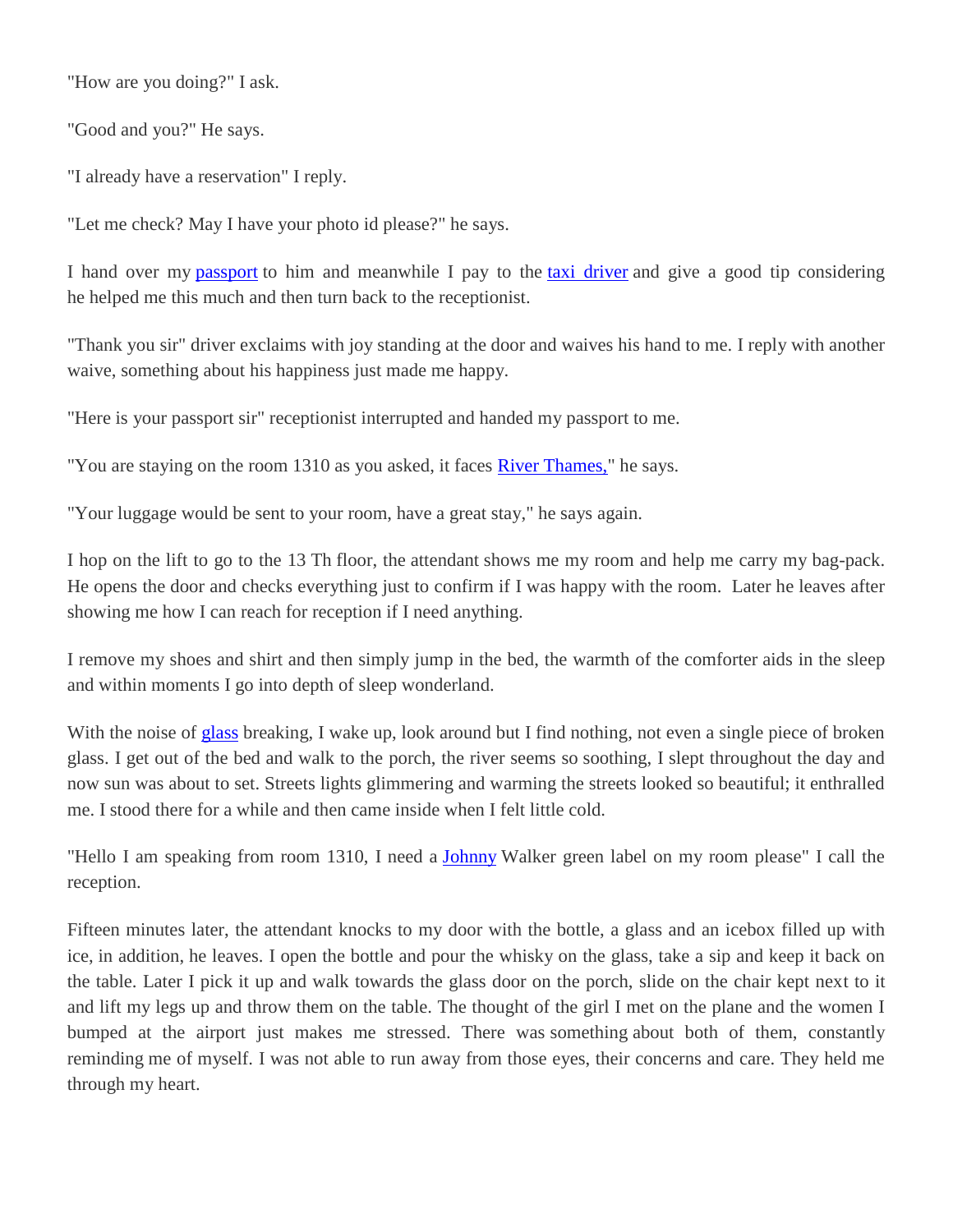A knock on my door brings me back from the daydreaming and I walk to open the door. It amazes me to find a little girl standing on the door. I look around, the corridor was empty, there was no one except this little girl, dressed in white t-shirt, pink skirt and pink shoes, she looked so adorable, I guessed she aged around seven or eight.

"Hello Sir" she says.

"Hello kid, what you doing here?" I ask.

"I am looking for my Dad," she says.

"Are you lost?" I ask

She keeps quiet and runs into my room, "wait what you doing?" I shout. She does not listen to me and jump onto my bed.

"She looked just like me, her eyes were same, if I ever had a daughter I could have said she could be my daughter but she is not I just met her, right?" I question myself.

"Where are your parents? Are you staying on this hotel?" I ask her.

She just nods and does not say anything. I hurry to pick up the phone and make a call to the reception, and as I dial, she starts crying. I put the phone back and try to make her smile again. I reach out to my luggage and take out some chocolate that I bought at [Berlin](http://en.wikipedia.org/wiki/Berlin) airport and hand it over to her. That soothes her down for a while and then she starts crying again.

"What happened? Why are you crying? Do you need more?" I ask her

She does not say anything and keeps crying, I do not understand anything until I see blood coming out of her nose. I hurry and help her lay down on the bed but the bleeding does not stop.

"Where is your Dad? Tell me which room are you staying?" I shout.

"You are my dad?" she says and cries louder.

To be continued…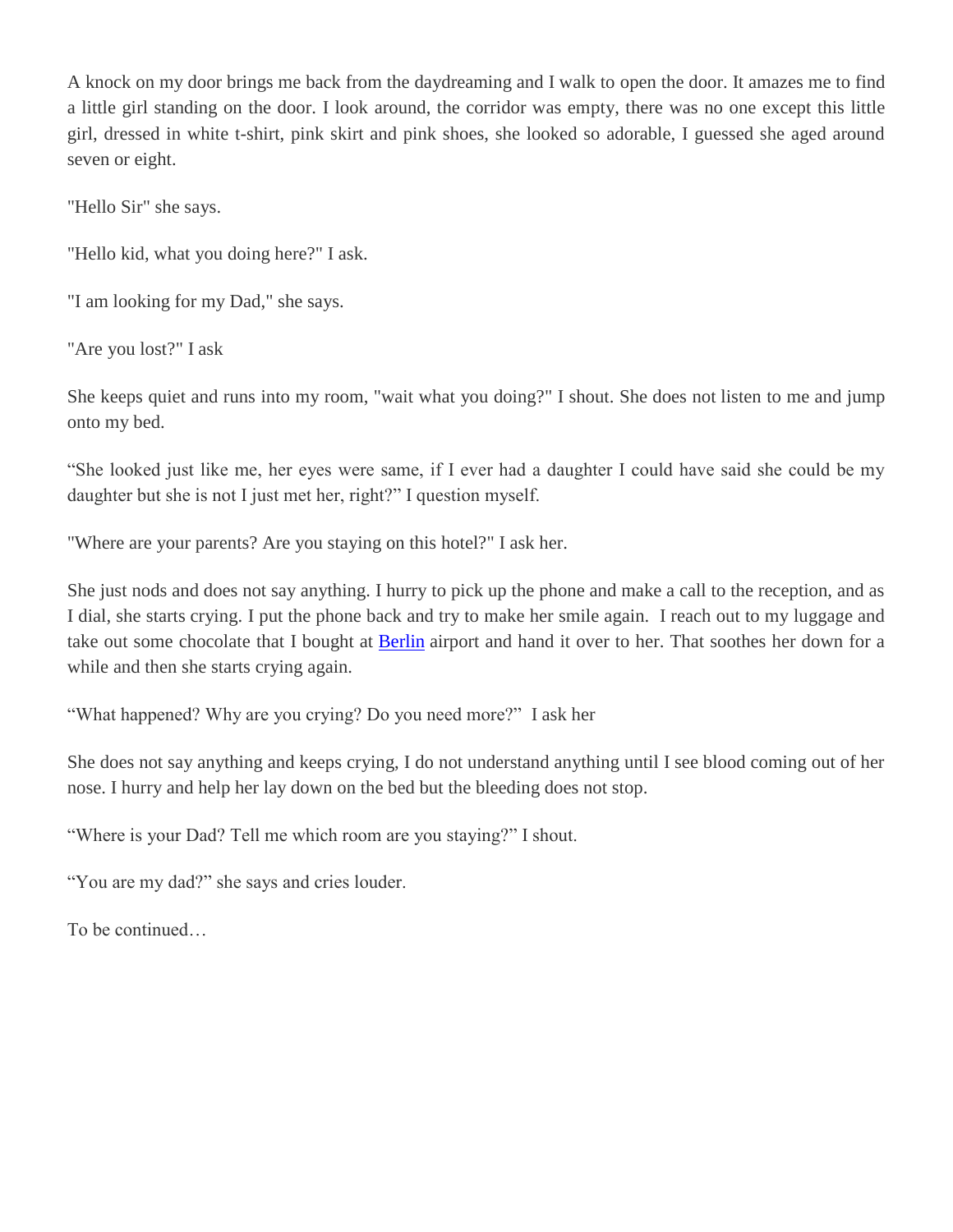## CH4- True Face

Blood runs from her nose to her neck, unaware what is going on I run up to call reception for help.

"I have an emergency, there is a little girl who is bleeding in my room," I yell

"I am her dad? What is she talking about? How could that be possible? I never had any kid, how can I be her dad," I think

"Dad, come here, please don't leave me alone" she cries and I go to her, hold her hands into mine and sit next to her.

"Ambulance will be here soon kid, just hang in there" I assure

"Dad, why did you do that? Why did you kill me?" She asks

"What are you talking about kid? I don't even know you" I say, confusion and [worry](http://en.wikipedia.org/wiki/Worry) over rules my soul and I seem to stand in a court room for trial over an unknown crime.

Her eyes were blinking like she was telling the truth, sweat drops from my hair to my hands and then her pain becomes the tears rolling down to my chin, drawing a line on my face marked with worries ,confusion and moreover the concern for this young lady who is lying on my arms and still bleeding.

"Do you love me Dad?" She asks, I pause for a moment and then I reply, ["Yes](http://www.yesworld.com/) kid, I love you".

"No you are lying," She screams.

"I am not lying kid" I assure.

"No you are lying! You hate me and that is why you killed me?" She screams with eyes wide open.

"I didn't kill you," I say

"No you are lying! You killed me, you killed me," she repeats with anger and pain.

"What's going on, why is she blaming me? I don't even know her" I remain confused and worried.

"Where the hell is ambulance?" I scream.

"Dad, I am going to die" She says, her hands grab mine firmly, the emotion and thought of losing her also grabs me now, there is so much of innocence on her face, love on her eyes that was beyond anything I ever felt before. I realized that she had held me so tight that my heartbeat was going through its own difficulties; it was becoming tough to breathe.

"Why did you kill me Dad?" she asked again.

I kept quiet, with no idea what to say my mind grabbed a low height of silence and then wandered around the past trying to delve that one moment where I could have lost my control and would have to lead to moment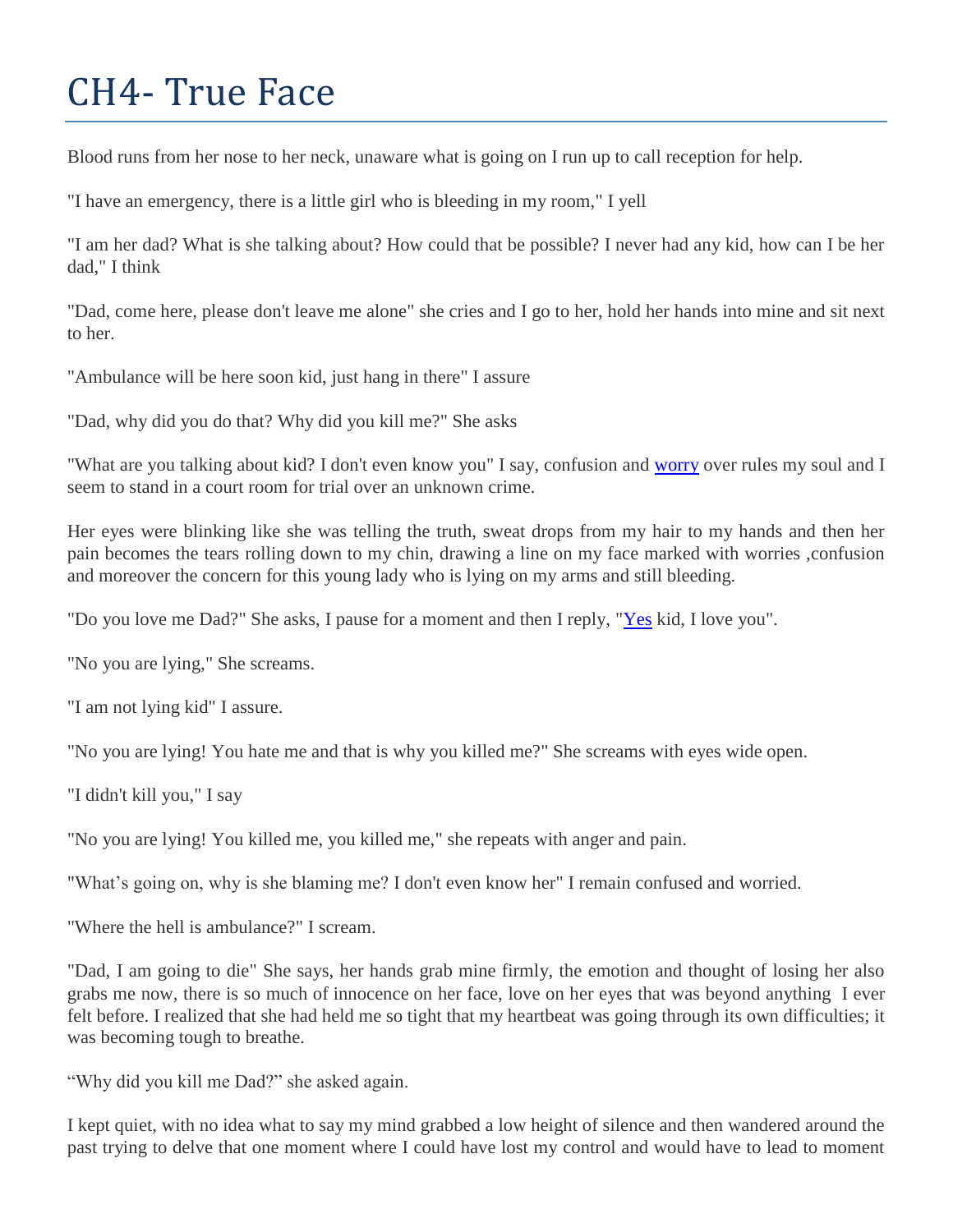of becoming a dad. But why would I ever kill someone? Why would kill a child, my own daughter? Questions were haunting me just as she was draining out of her blood.

"You don't remember do you?" she looks at me and asks.

"I don't remember what kid?" I say

"You don't remember killing me?" She asks again.

"I never killed anyone kid" I reply

"No you did, you killed me when I was in Lisa's womb" she says.

The very words choke my heart and I slip in nostalgia.

About 4 years ago, I was sitting on my desk in my apartment, it's been a long day, struggling to find the job have been the only life story. Holding on the pencil and staring at the blank sheet in front of me, I was just thinking if I was really a good cartoonist, would I even a make a career out of it and the stress of unemployment was definitely burdening my fingers and the curves that I was drawing seemed rough.

"Honey, I am home" She says.

"I am here on my desk Lisa" I say.

"So here is my baby, come to me" she says and jumps on me, the touch of her skin soothes me down, stress seems to disappear and I feel all brand new again.

"How was your day?" she ask

"Same old, they didn't hire me, I don't even know any more if my works really worth's something" I say

"Don't say that, I know you are very talented, you will find a good job, somewhere where your talents would definitely be recognized" she says, the very comfort and confidence on her voice have been helping me to go on since this long.

"What would I do without you?" I hug her, the young heart tapped upon her heart beat and then we made love. Lisa and I have been living together since 3 years now, we plan to marry each other but only after I got a job and can pay for the living. She works in a flower shop, that's where I first met her, the lucent eyes held me so tight that I couldn't resist falling in love with her. We were living happily until one day when she broke the news that she was pregnant with my child.

Just like night slips into the canvas and draws out the day, the news changed the course of our lives for the next few months. It wasn't that I was not happy but the fear of having a child when I don't even had money to feed myself drew me out as some daemon and I forced her for abortion.

"Are you serious? I can't do this, it's our baby" she yells,

"We don't have any choice baby, we can't raise a child right now" I say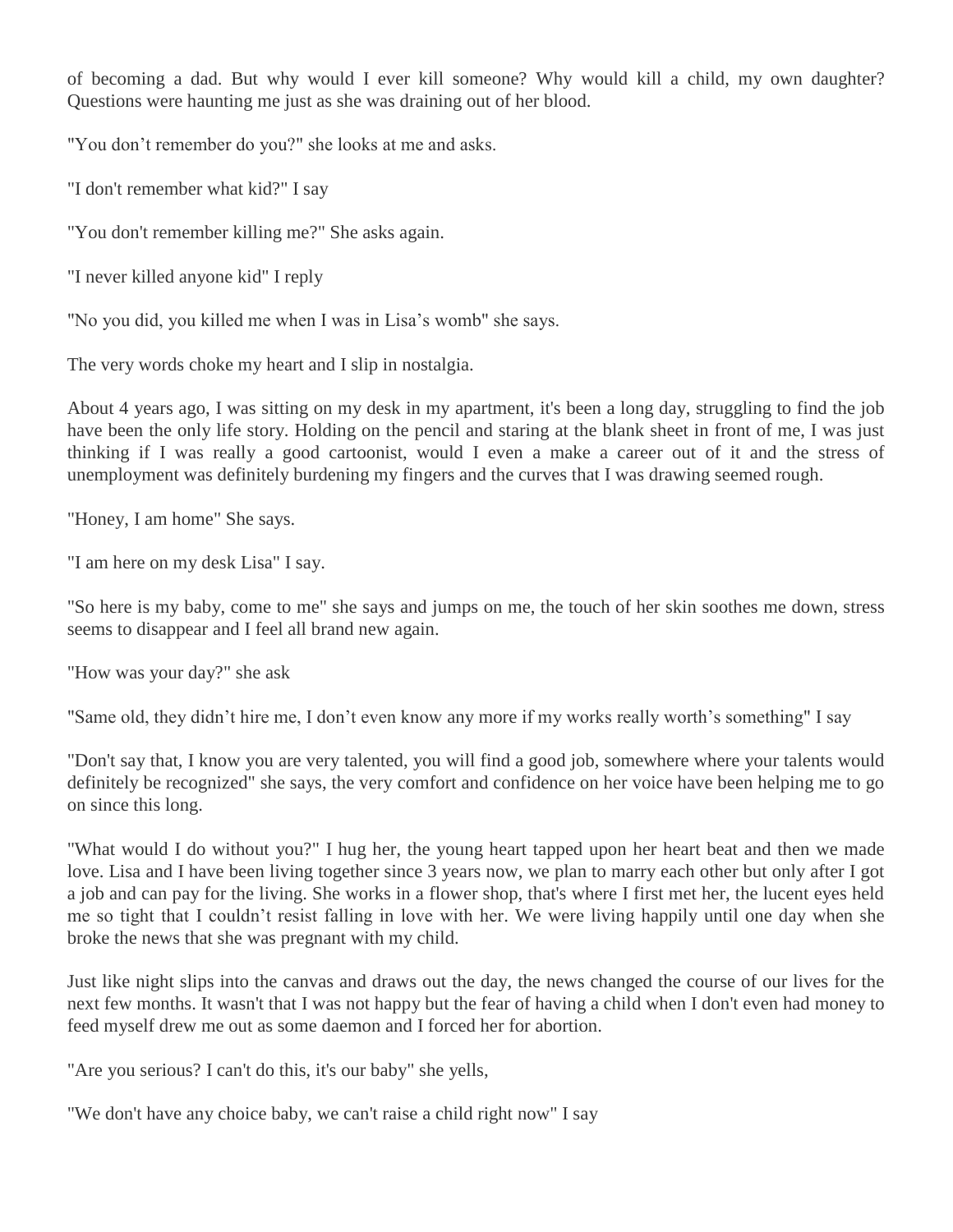"I can't do this, I won't do this" She cries and runs to her room.

Four days later, after her abortion I bring her back to our house and as she steps into the door she breaks so bad that her tears won't stop. I take her inside to the bedroom and help her to lie down. I hold her hand just as I was holding right now, wipe her tears and help her sleep. But something changed since then, Lisa was no longer the women I knew, she was always lost and crying and with time our relationship died.

I have been alone since then, love didn't happen twice moreover I never wanted it to, still holding the hope of us to be together and feeling the guilt for what I have done I have always kept my distances. Since then I have never talked about Lisa to anyone until now.

"Why did you kill me Dad?" She asks again.

"I had no choice kid, I was afraid that I would not have been able to raise you" I said, guilt on my eyes burdens the eyebrows and the tears wash away the dirt lying on the truth.

"I could have survived Dad, why did you gave up on me?" she asked

Noticing my silence she says again "I could have grown old to become the lady you met on the airplane, I could have find the right guy for me, fall in love and get married, I could have grown to be the old lady you met on the airport and would see my grandchildren to be as old as you" she kept saying. Her words became the very shackle of guilt and truth; I was ashamed of myself as the past stood in front of me.

"I am so sorry" I cried loud

"I am so sorry that I was afraid, I was selfish" I said.

"It's ok Dad, I am dead anyway" she says and hold my hand.

My tears roll out until the eyes drain themselves; I hold her face into my arms and wipe the blood that runs through her nose. I wipe the tears from those innocent eyes and hug her tight as close as I can to my chest.

"It's ok Dad, I forgive you" she says again,

I look into her face and the blood disappeared, she seemed perfectly fine to me just as the girl who knocked to my room.

"I forgive you Dad" she says again.

"I am sorry, tell me what I should do to try to mend things I have done wrong" I speak

"Go to Lisa and ask for forgiveness" she says and then she stands and walks towards the porch. As the night steps up to disappear and sun climbs to knock on the horizon, a miraculous light appears around the kid. Within a flash she turns into this beautiful lady wearing the red dress, curls rounding up on her shoulder and smile seizing the very moment as a miracle.

"Who are you?" I ask

"I am an angel, I came here to help you John" She says